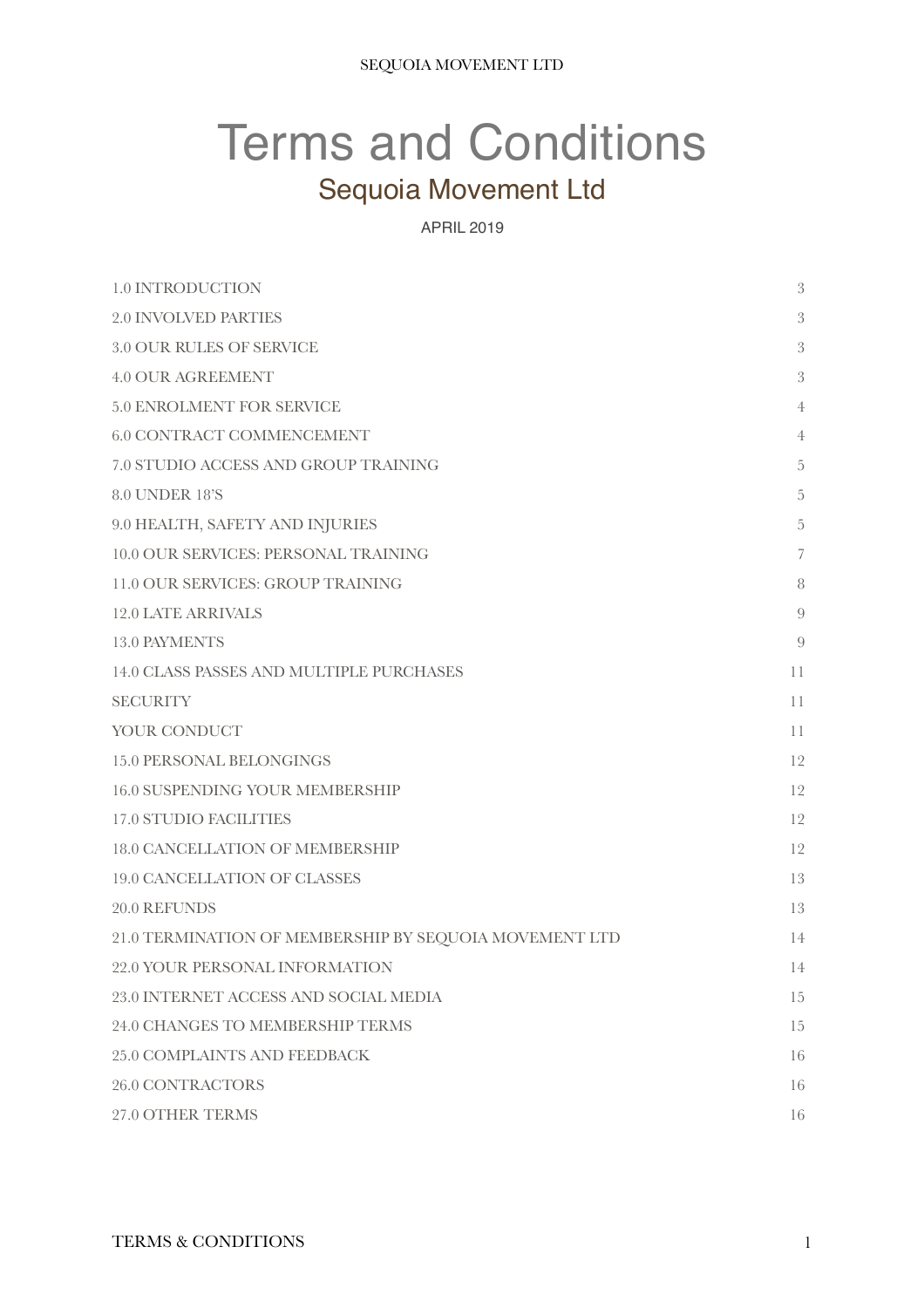#### SEQUOIA MOVEMENT LTD

# **Terms and Conditions: Sequoia Movement Ltd**

Please carefully read our Terms & Conditions before signing up for any of our single class, offers, packs or memberships.

Your use our website and purchasing any of our services either on this site or at one of our studios will be subject to these terms & conditions which are subject to change at the discretion of Sequoia Movement Ltd.

**Terminology**

**Sequoia** means Sequoia Movement Ltd. Company number: 11892502

**Sequoia Contract** means the Rules, the Membership Terms and the Enrolment for Memberships or Services.

**We, Us, Our** means Sequoia Movement Ltd.

**You, Your, Yourself** means the person who is specified as the member in Your Enrolment for Membership.

**Parties** means You and Us.

**Studio** means a Sequoia Movement Ltd place of business or operation.

**Goods and / or Services** means the goods and / or services and / or facilities provided by Sequoia Movement Ltd to You.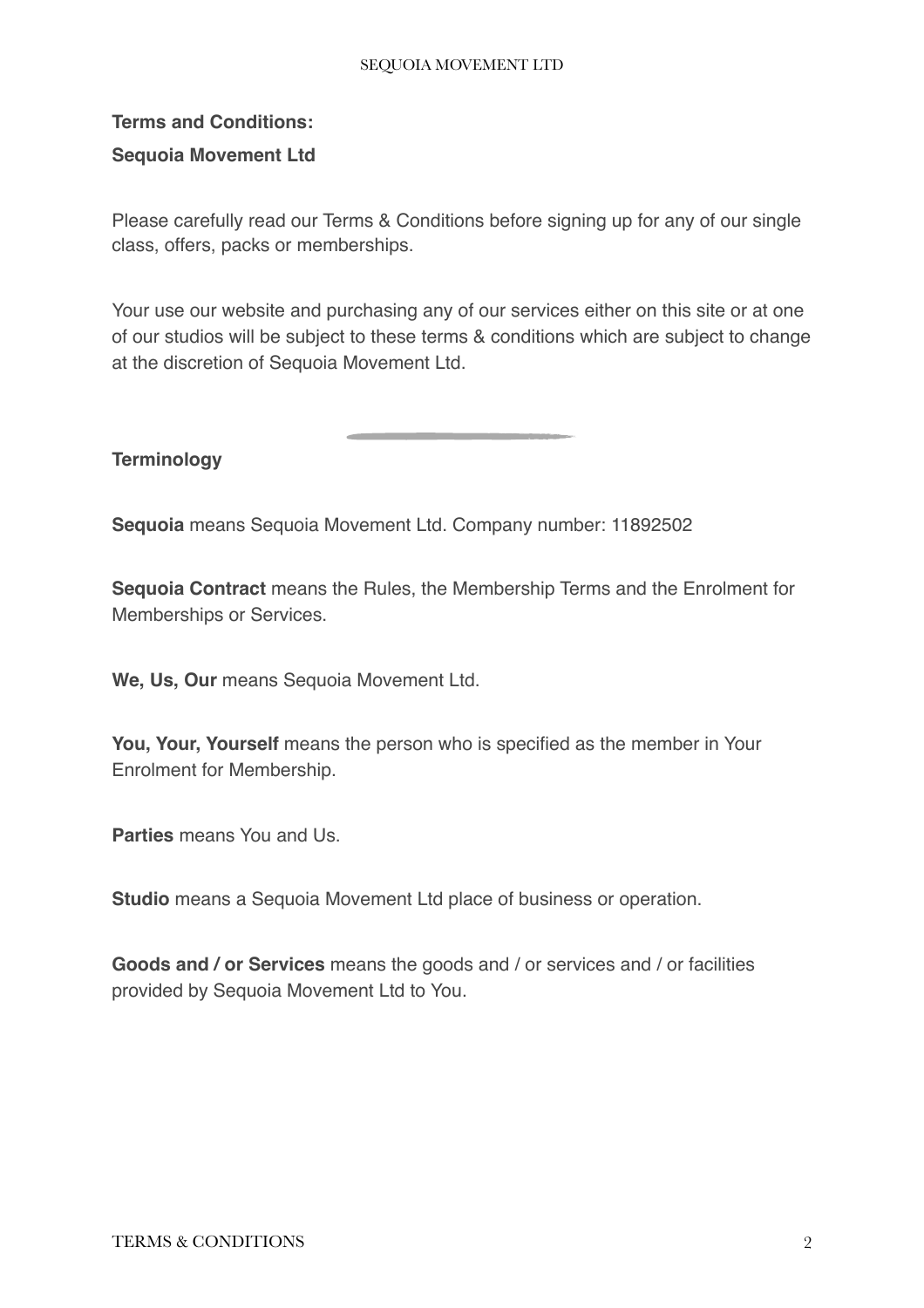#### <span id="page-2-0"></span>1.0 INTRODUCTION

These are the terms in which Sequoia Movement Ltd is willing to provide service to You at Our studio.

# <span id="page-2-1"></span>2.0 INVOLVED PARTIES

The service terms are between Sequoia Movement Ltd and You and You acknowledge and agree that You are over the age of 18 years of age.

# <span id="page-2-2"></span>3.0 OUR RULES OF SERVICE

3.1 You must ensure that You read, understand, and abide by the rules of Sequoia Movement Ltd which are notified to You through signage, handouts, or are located on Our website. [www.sequoiamovement.com](http://www.thefitnessplayground.com.au/?_fs=10f294d1-2e9c-48f5-b5f0-d77b23263f69)

3.2 Our Rules govern Your use of Our Studio. In becoming a service holder or taking part in a Sequoia run session, You agree to abide by Our Rules which are binding and apply to all users, members, guests and visitors of Our Studio. You are also responsible for Your guests and visitors whilst they are using Our Studio.

3.3 If You break any of the Rules, We will respond in a way which we consider fair and reasonable which may include the following:

3.3.1. A written warning; or 3.3.2. Suspension or cancellation of Your membership or service.

3.4 If Your breach causes us or another person costs, losses and / or damages, You agree to pay for these.

#### <span id="page-2-3"></span>4.0 OUR AGREEMENT

When You sign our service terms, You are entering into a legally binding contract with Us. It is important that You have read and understood all the terms and conditions of the Sequoia Movement Ltd Contract before signing our Terms and Conditions. Should You have any questions, please ask Us before You sign.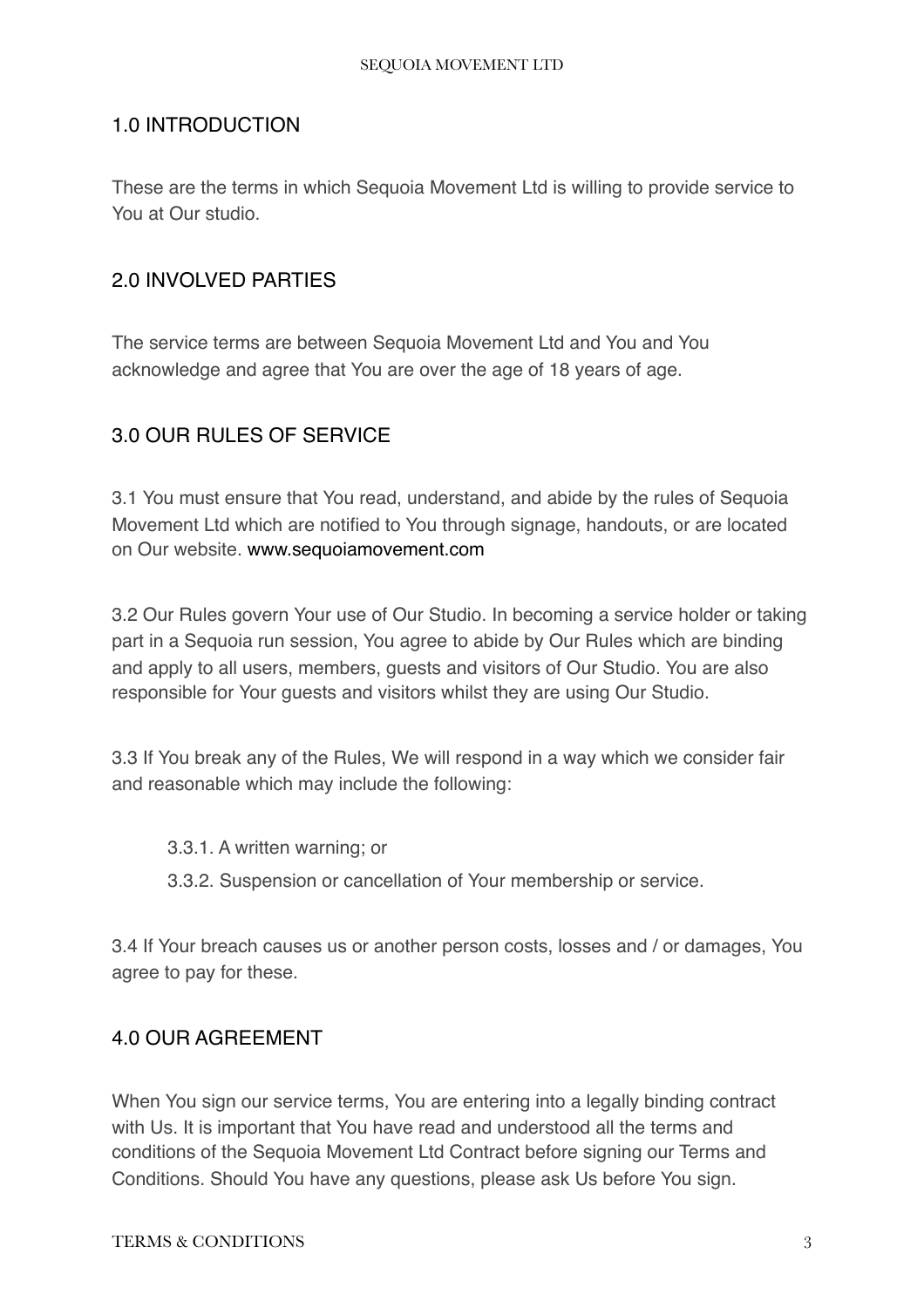If the service Terms and / or the Sequoia Movement Ltd Contract differ from anything You are told at the Studio or over the phone, the Terms and / or the Sequoia Movement Contract will apply, unless written confirmation is received from an employee of Sequoia Movement Ltd.

# <span id="page-3-0"></span>5.0 ENROLMENT FOR SERVICE

5.1 If You are a new client You are required to fill out a consent form and PAR-Q (Physical Activity Readiness Questionnaire) before going to Your first class. We require the listed information in order to complete Your Sequoia Movement profile and ask important medical information about Your state of health.

5.2 All clients must be over 18 years of age to participate in any of our classes.

5.3 By signing the consent form, You are confirming that You have read and agree with our full Terms & Conditions

5.4 Submission of an enrolment for service is an offer by Sequoia Movement Ltd to You to become a paying user. Sequoia Movement Ltd reserves the right to reject any Enrolment for service at its sole discretion.

5.5 All memberships and services are Non-Transferable & Non-Refundable. Services are valid for the duration of time stated at time of booking.

5.6 All Services are subject to the terms of the Sequoia Movement Ltd Contract and as amended by Sequoia Movement from time to time.

# <span id="page-3-1"></span>6.0 CONTRACT COMMENCEMENT

Your Membership / Service will commence on the Start Date as set out in Your Enrolment for Membership or on the date of purchase.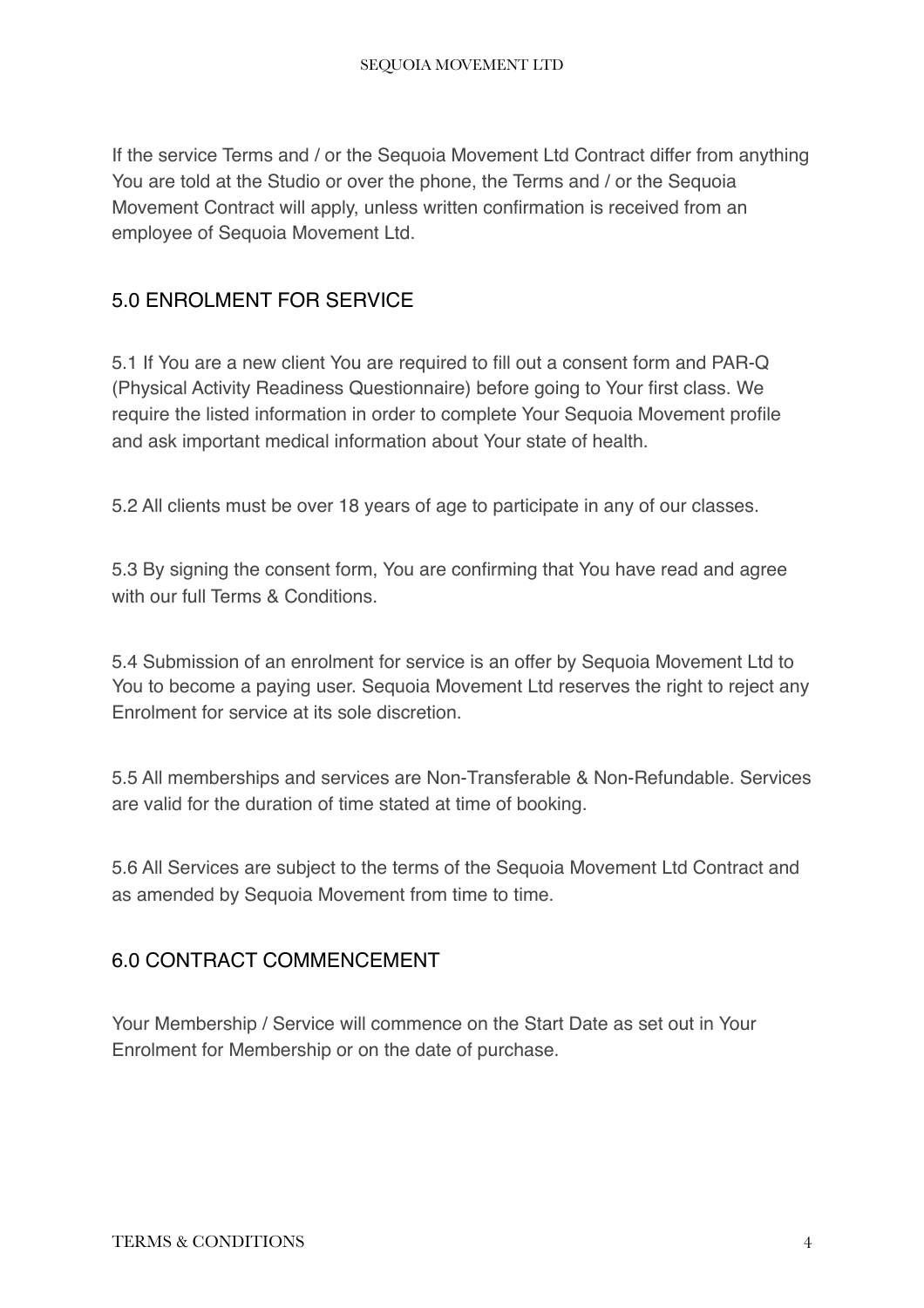# <span id="page-4-0"></span>7.0 STUDIO ACCESS AND GROUP TRAINING

You become a member of Sequoia Movement Ltd under the type of membership / service paid for via our website, booking system or studio.

Your use of the Goods and / or Services of Sequoia Movement Ltd are governed by the Membership or type of booking. Sequoia Movement Ltd reserves the right to introduce, withdraw and / or vary categories of membership by providing You with thirty (30) days written notice.

#### <span id="page-4-1"></span>8.0 UNDER 18'S

8.1 All clients must be over 18 years of age to participate in any of our classes.

8.2 Should there be a circumstance whereby You are under 18 years old, a parent or guardian must sign all documents required by Sequoia Movement Ltd and must accompany You at the Studio.

8.3 We reserve the right to refuse You access to the Studio if You are under the age of 18 and attend the Studio without Your parent or guardian present.

8.4 We reserve the right to request proof of age from any applicant for registration.

# <span id="page-4-2"></span>9.0 HEALTH, SAFETY AND INJURIES

9.1 You are aware of the possible health and safety risks associated with participating in physical activity and consent to any reasonable exercise which may from time to time be strenuous.

9.2 You acknowledge and agree that exercising and using the Services of Sequoia Movement Ltd may involve risk of injury and You exercise and use the Studio at Your own risk.

9.3 You have made Sequoia Movement Ltd aware of any relevant medical conditions or health problems and have obtained clearance from a registered medical practitioner to participate in physical exercise. You are aware that if Your medical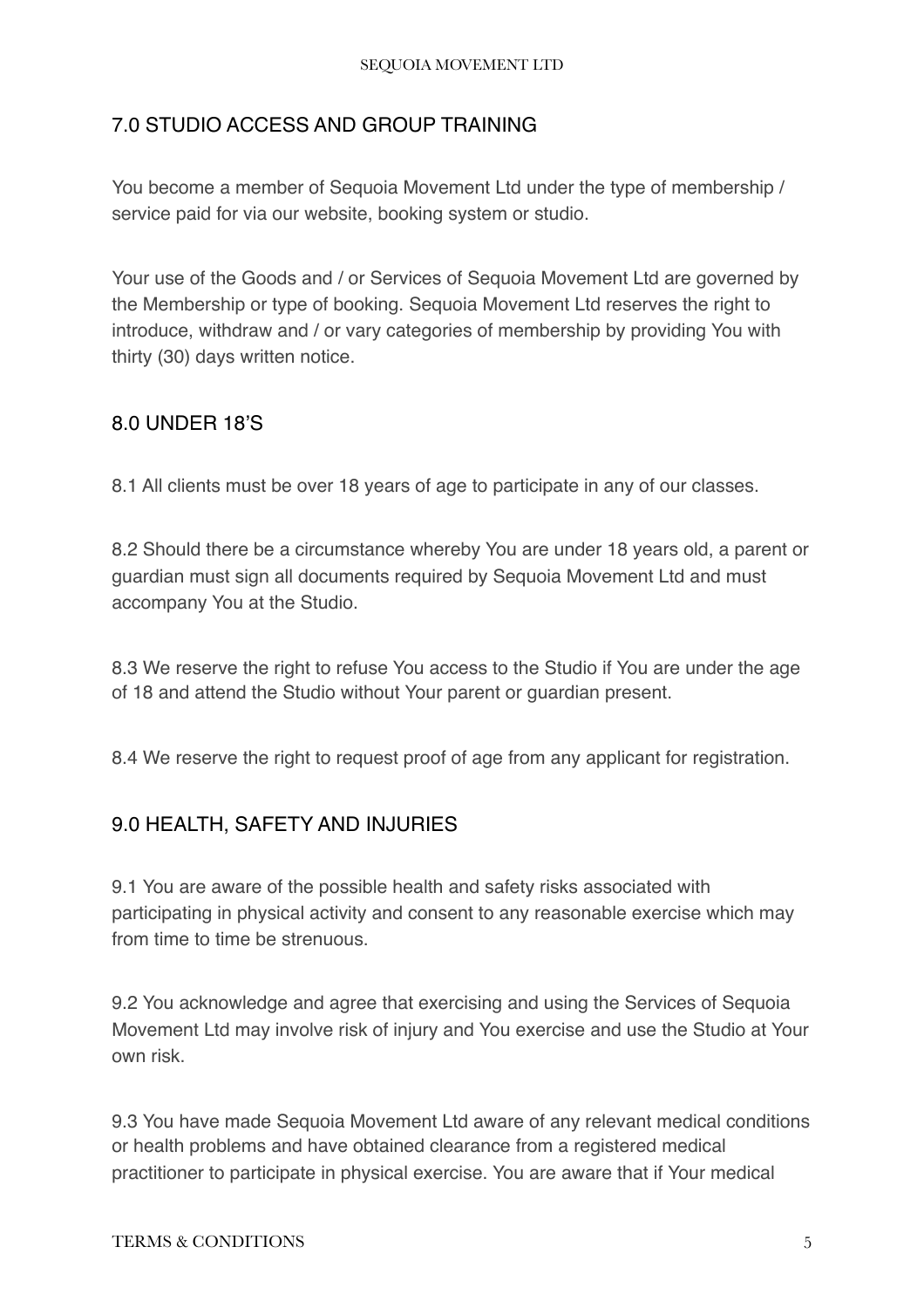conditions change, You will need to sign and complete a medical form and You take sole responsibility for doing so.

9.4 You will ensure that the information disclosed to Us will be true and accurate and not misleading in any way. You will not attend and use the Goods and / or Services provided by Sequoia Movement Ltd whilst You are suffering from illness, disease, injury or any other condition that could present a risk to the health and / or safety of other members, guests and / or employees of Sequoia Movement Ltd or Yourself.

9.5 Our employees and / or contractors are not medically trained. We reserve the right to refuse entry and / or terminate Your membership if, in our reasonable opinion, You do not satisfy the medical and / or physical conditions required to participate in any activities of Sequoia Movement Ltd and You do not provide Us with medical clearance to prove otherwise.

9.6 You recognise that Sequoia Movement Ltd personal trainers and / or coaches are not able to provide You with medical advice regarding medical fitness and that this information is issued as a guidance to the limitations of Your exercise ability.

9.7 You must not conduct Yourself in a manner which will cause harm or discomfort to Yourself and / or other members. You must notify any employees and / or contractors of Sequoia Movement Ltd of any injuries and / or changes in Your health which may impact Your ability to continue Your exercise program or use the Goods and / or Services provided by Sequoia Movement Ltd.

9.8 You consent to receive medical treatment, which may be deemed necessary in the event of an injury, accident or illness.

9.9 All clients are requested to wear a form of dress that is appropriate for the session they are attending. Please ensure You bring Your own water to keep hydrated. Wear sunscreen during sunny conditions. Should you be participating in aerials, please ensure you do not where any items of clothing such as zips and catches that may damage our equipment. Long sleeves and Leggins are also recommended.

9.10 Trainers must be worn in all Small Group Training classes to avoid risk of injury. If You forget Your trainers, it is up to the instructor whether they will let You in the class and You will do so at Your own risk.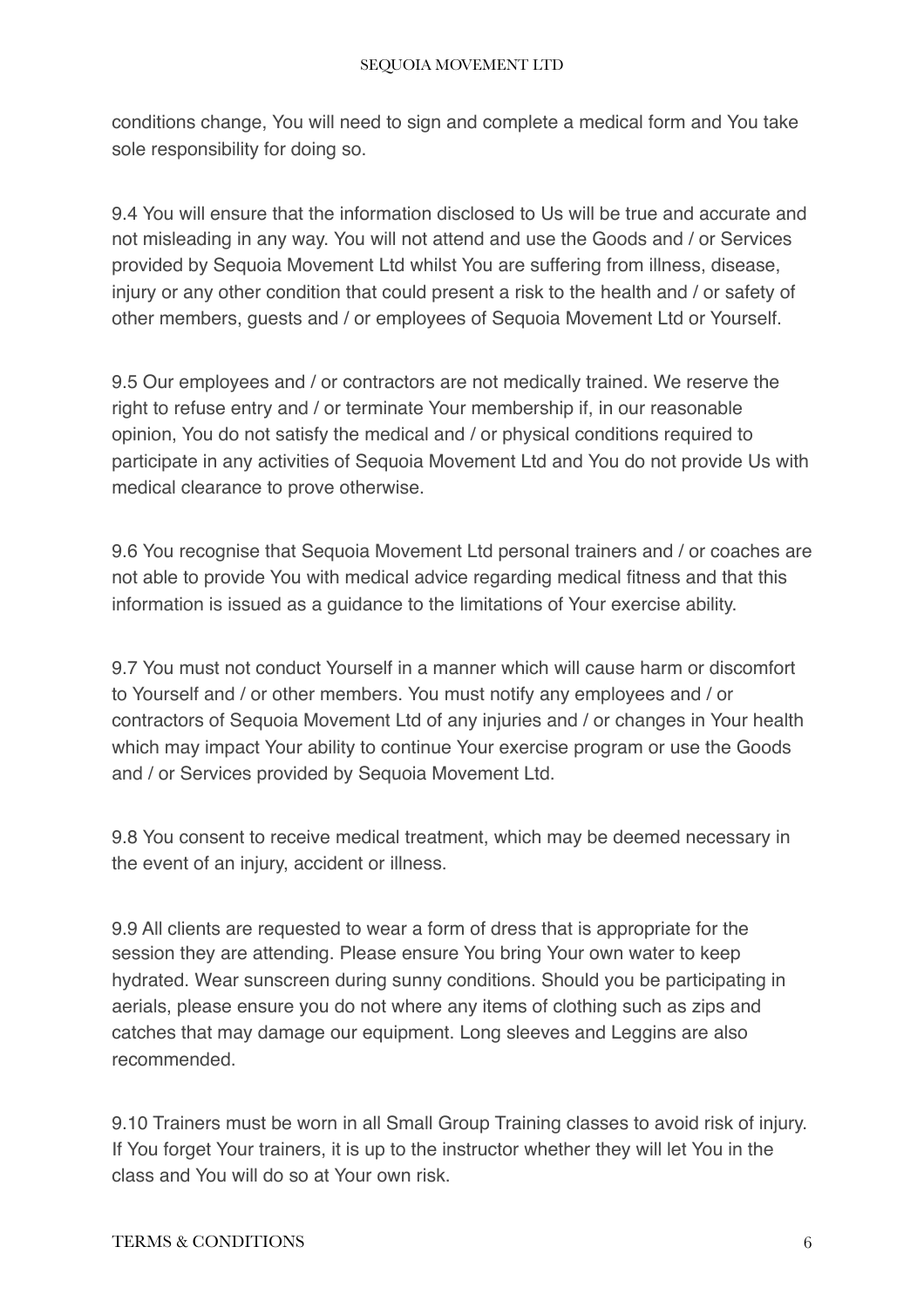#### SEQUOIA MOVEMENT LTD

#### <span id="page-6-0"></span>10.0 OUR SERVICES: PERSONAL TRAINING

10.1 All personal training sessions are to be pre-booked through [training@sequoiamovement.com](mailto:training@sequoiamovement.com) and paid by You in advance.

10.2 Any cancellations must be made twenty-four (24) hours prior to the personal training session directly to Your personal trainer via SMS or phone call. You are responsible for ensuring the personal trainer receives adequate notification. Failure by You to provide notice will result in forfeiting the personal training session.

10.3 In the case adequate notice is provided a make-up session must be arranged within the same monthly cycle otherwise Your personal training session is forfeited (unless otherwise agreed with Your personal trainer in writing). If You fail to complete personal training sessions within the monthly cycle, Sequoia Movement Ltd is not obliged to refund or credit personal training sessions.

10.4 Should You fail to show up for Your scheduled session, You will lose it and Sequoia Movement Ltd is under no obligation to refund or perform these personal training sessions.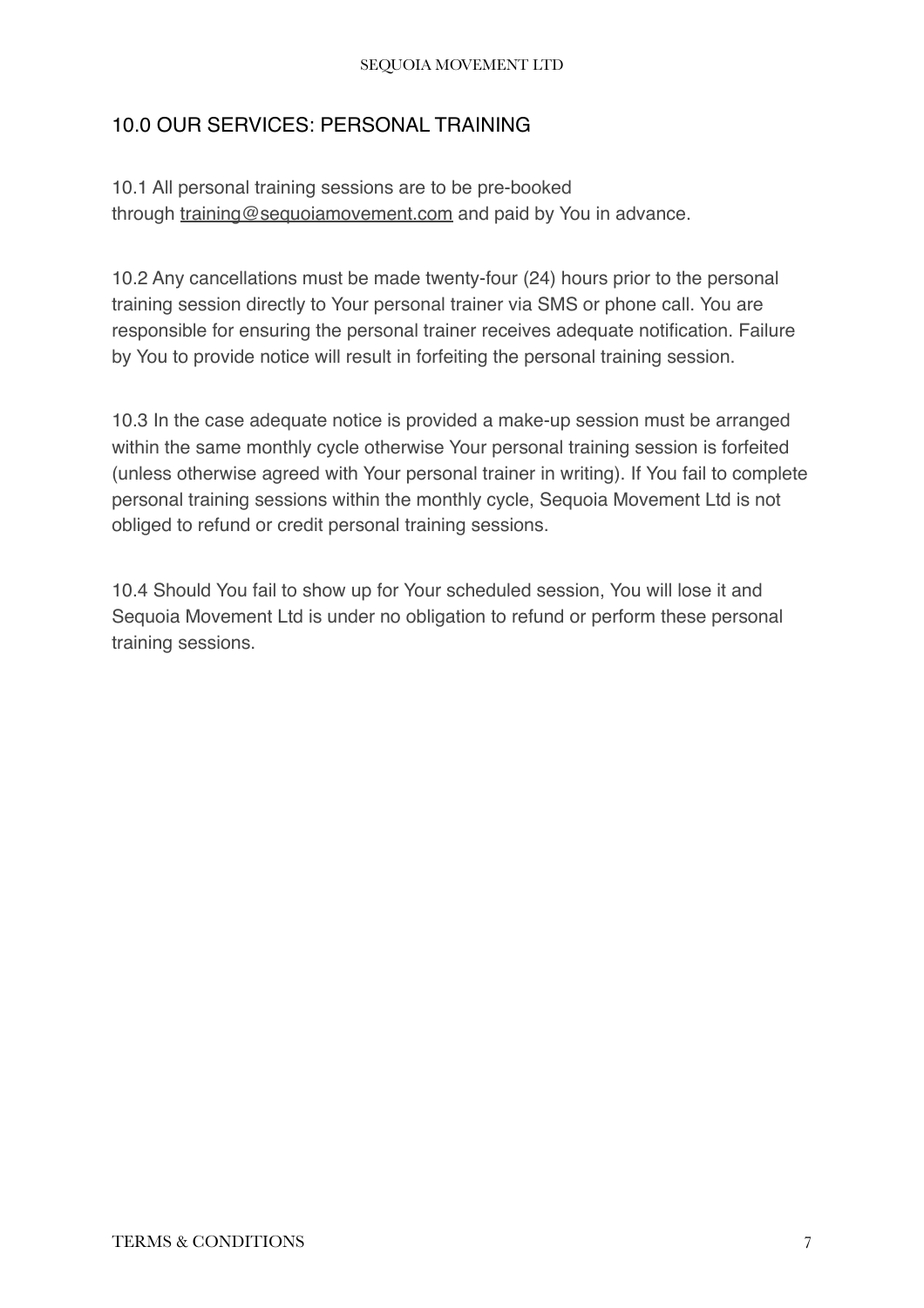# <span id="page-7-0"></span>11.0 OUR SERVICES: GROUP TRAINING

11.1 All classes are subject to availability.

11.2 All bookings for group training are to be made online, via the Sequoia Movement MindBody Booking App, website, email, or over the phone to the studio or one of our instructors.

11.3 You must sign in upon entry to the class by providing Your name to the group instructor and / or manually signing in on the sign in device provided.

11.4 Should You not be booked into a class, You are not guaranteed a position within the class and Sequoia Movement reserves the right to refuse entry to a class. This is for the safety of the other members in the class.

11.5 All classes must be paid for in advance or Cash payment provided to the instructor of the class. You are required to notify Sequoia Movement a minimum of eight hours prior to class should You need to cancel. Failure to do so may result in You losing Your class credit or being charged for the class

11.6 A purchase of a class or a package does not guarantee access to a particular class. Classes are filled on a "first come first served" basis, and if a particular class is full or otherwise not available the cost of that class will be held to the credit of the client to be applied to another class to be selected by the client (subject to availability).

11.7 Classes will operate with a 2 person waiting list. If a class is full, You can choose to join the waiting list. If a space becomes available, You will be notified by email of its availability - You will then have the opportunity to join the class.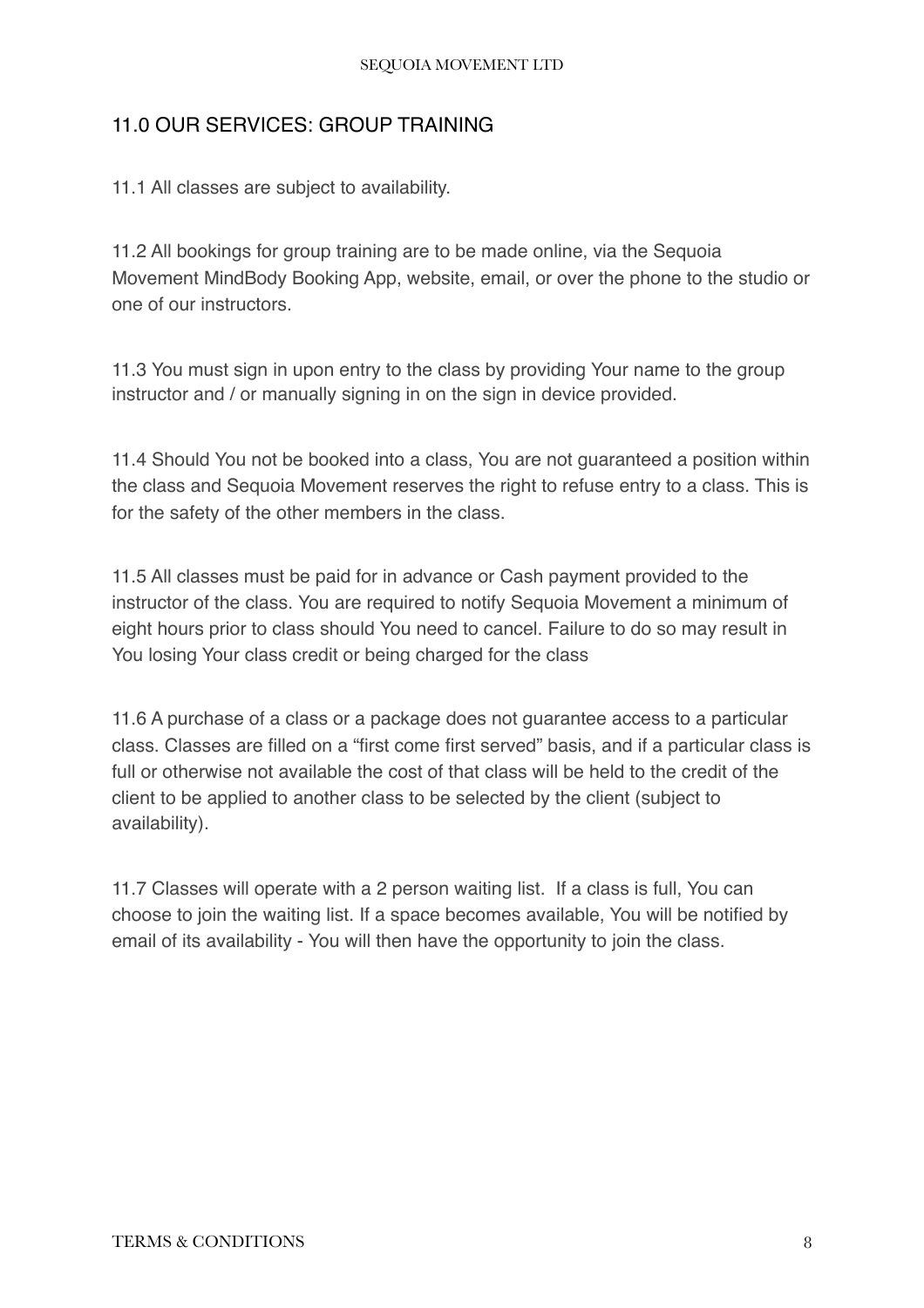#### SEQUOIA MOVEMENT LTD

# <span id="page-8-0"></span>12.0 LATE ARRIVALS

12.1 It is requested that clients arrive at least 5 minutes prior to the start of classes. If You are not in the studio for the start of a class, Your place may be given away to another client.

12.2 Due to the nature of our classes and for Your own safety should You arrive more than 5 minutes late for a 45min+ class, the instructor has the right to exclude You from the class.

12.3 We do not allow latecomers to 30 minute classes and we hold the right to deny entry to the class if You do not arrive ready to start at the correct time. This policy is to help prevent injury as well as to be considerate of the teacher and other clients who are already participating in the class.

12.4 If You turn up late for a class and are not admitted, the cancellation policy will be applied and it will be classed as a no show.

# <span id="page-8-1"></span>13.0 PAYMENTS

13.1 You are personally responsible for payment to Us of the membership or session fees as and when they fall due.

13.2 Your membership fees are payable in advance in accordance with the Membership Type or service selected in Your Enrolment or booking.

13.3 Sequoia Movement Ltd reserves the right to use the services of a third-party billing company to deduct membership fee payments.

13.4 If the direct debit option is taken, Your membership fees will be direct debited from Your nominated bank account or credit card. By nominating a credit or debit account, You authorise Us to deduct from that account all fees and other charges You are responsible for under the Membership Terms.

13.5 It is Your responsibility to ensure that You have sufficient funds in Your nominated bank account when the fortnightly payments are to be direct debited. If there is insufficient funds in Your nominated bank account, or there is another reason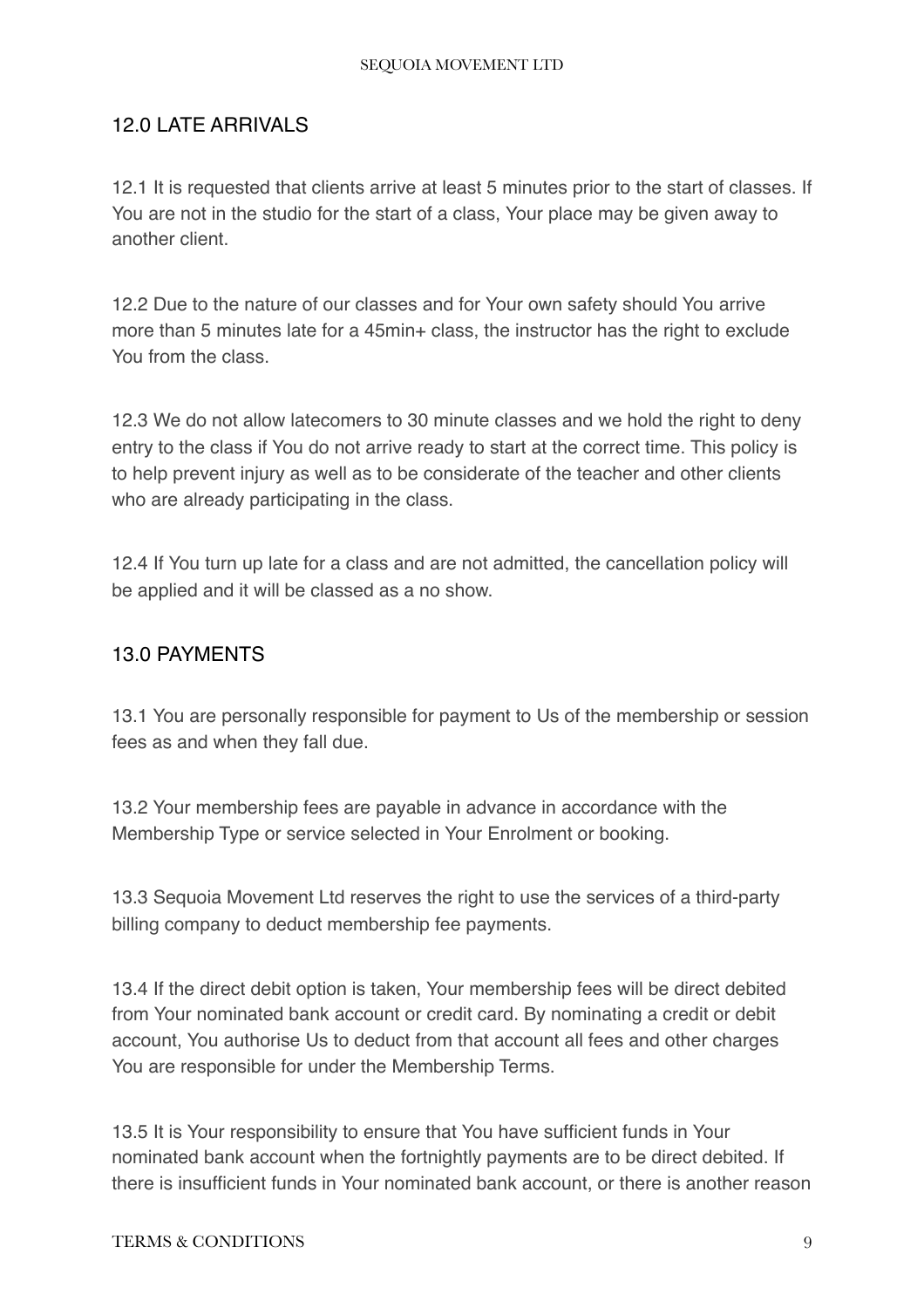that Your account was unable to be debited, You will be responsible for any administration fees and or collection fees charged by Sequoia Movement Ltd and / or any third-party billing providers.

13.6 In the event that You fall into arrears in respect of any membership fees payable, all arrears must be paid by You in full before You can use the Studio. Sequoia Movement Ltd reserves the right to deduct these membership dues from Your nominated bank account or credit card provided to Us at any time without notice to You.

13.7 Sequoia Movement Ltd reserves the right to levy an administration fee, if required, to forward any outstanding accounts to a third-party party collection agency. You will be responsible for all costs incurred by Us as a result of forwarding Your outstanding account to a third-party collection agency.

13.8 If Your membership fees are overdue, Sequoia Movement Ltd reserves the right to terminate Your membership at any time; refuse entry until full payment has been made to either third-party party debt collection agency or Sequoia Movement Ltd.

13.9 Sequoia Movement Ltd is not liable for any fees incurred by You from Your designated bank or card provider for any late fees or charges incurred for failing to meet direct debit agreement with Us.

13.10 If You seek to terminate the Sequoia Movement Ltd Contract or stop the automatic debit arrangement in a manner not prescribed in the Membership Terms, then You may be liable to Sequoia Movement Ltd for damages for breach of contract.

13.11 You must tell Us if You are transferring or closing Your account or card, at least 7 days before Your next direct debit. You must also tell Us about any changes to Your account or credit card, such as an expiry date or number, at least 7 days before Your next direct debit.

13.12 Sequoia Movement Ltd reviews membership fees periodically and may change the membership fees from time to time. Your membership fees may be increased at the discretion of and at any time by Sequoia Movement Ltd, subject to thirty (30) days written notice.

13.13 Sequoia Movement Ltd will notify You in writing. It is Your responsibility to ensure that Sequoia Movement has up to date contact information for You. Where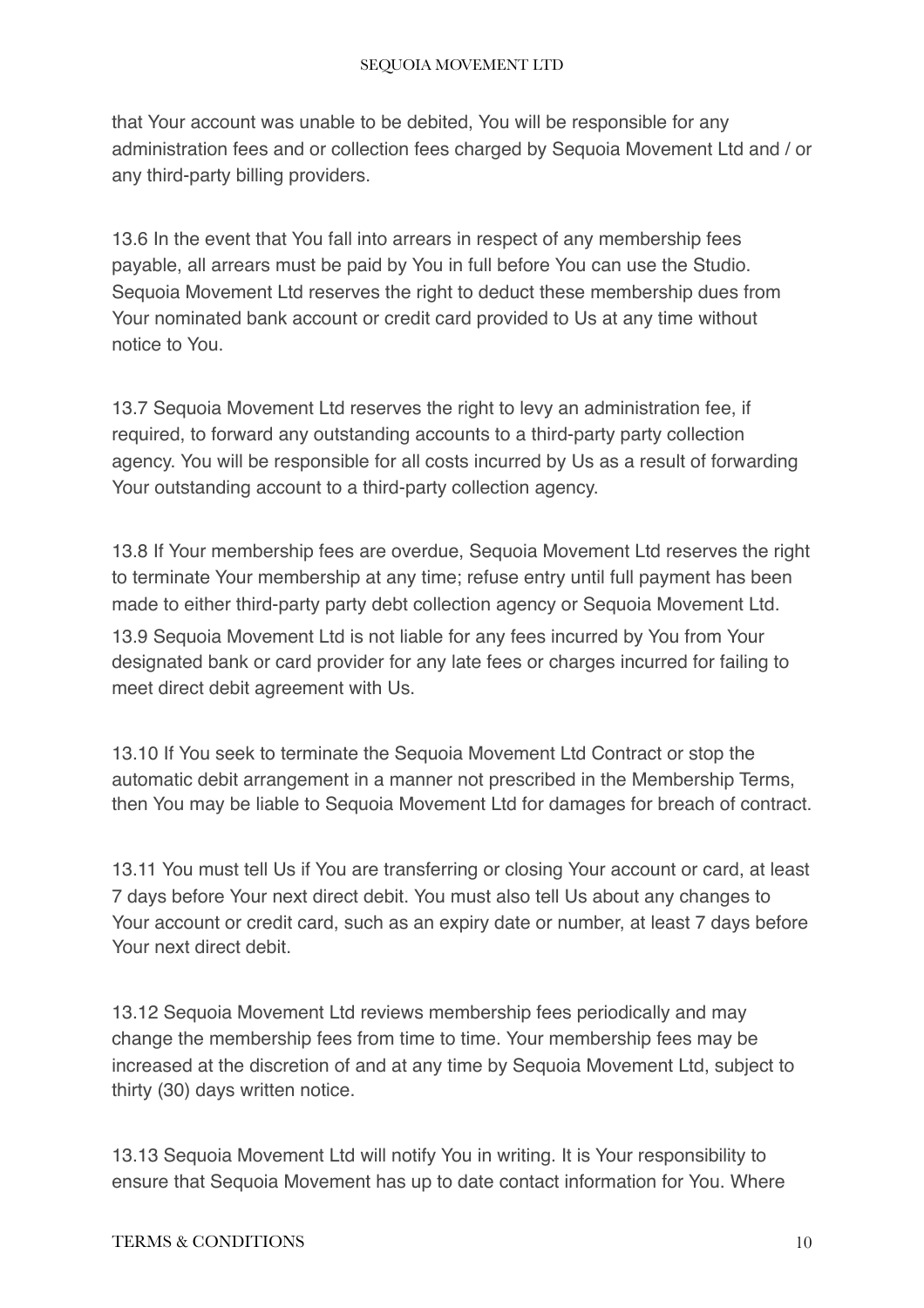we have made a reasonable effort to let You know about a membership fee increase, You authorise Us to increase any direct debits from Your nominated bank account or credit card.

13.14 All membership fees include all government taxes and rates. We reserve the right to change Your membership fees in line with any government tax and rate changes.

# <span id="page-10-0"></span>14.0 CLASS PASSES AND MULTIPLE PURCHASES

14.1 By purchasing a FITNESS Class pass You are entitled to book onto any Exercise Class within our FITNESS Class timetable. FITNESS Classes exclude those of Aerial Tissue (Silks), Aerial Lyra, Aerial Trapeze and Aerial Corde Lisse.

14.2 By purchasing a AERIALS Class pass You are entitled to book onto any AERIALS Class within our AERIALS Class timetable. AERIAL Classes include those of Aerial Tissue (Silks), Aerial Lyra, Aerial Trapeze and Aerial Corde Lisse.

# <span id="page-10-1"></span>**SECURITY**

The Studio is under 24-hour camera surveillance therefore Your activities within our facility are recorded. The video is used for security purposes. The security system does not protect You in, on or around the building premises.

You consent to having Your photograph taken at any time whilst using the facilities. Sequoia Movement Ltd reserves the right to use any such photographs for press and / or promotional purposes.

# <span id="page-10-2"></span>YOUR CONDUCT

The use of Vulgar language, abuse of equipment or staff or any other inappropriate behaviour will not be tolerated and may result in suspension or cancellation of Your membership, with a cancellation fee.

You are solely responsible for any damage which You may cause to Yourself, other members and Sequoia Movement Ltd including but not limited to its facilities,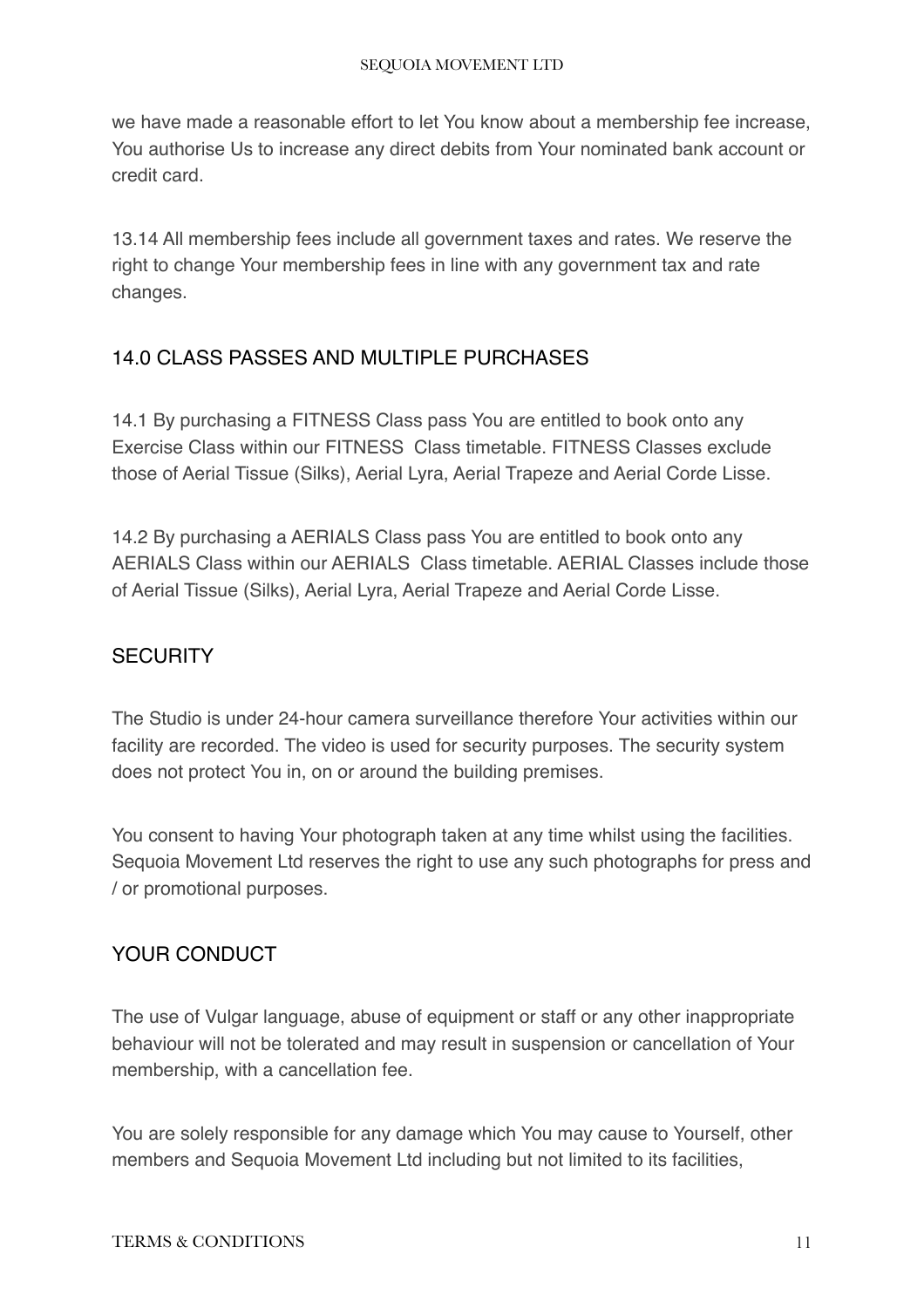services, products or equipment, if such damage is caused by Your wilful act and / or negligence.

You agree to follow any reasonable direction of an employee and / or contractor of Sequoia Movement Ltd relating to health, safety or security or related matters.

# <span id="page-11-0"></span>15.0 PERSONAL BELONGINGS

15.1 All personal belongings brought into Sequoia Movement Ltd studios are at the clients own risk, the company does not accept any liability for loss or damages to such items. Sequoia Movement Ltd accepts no responsibility for any property left on the premises.

15.2 All items found will be put into lost property and will be taken to a charity shop on the last day of every month. Any jewellery or keys found will be kept for a longer period of time. If You think You have left something behind, please notify us ASAP.

# <span id="page-11-1"></span>16.0 SUSPENDING YOUR MEMBERSHIP

If You wish to suspend Your membership, You may notify Us of Your request in writing or by completing the forms required by Sequoia Movement Ltd. You must provide us with one full calendar month notice in writing. You will not be able to use the Studio whilst Your membership is suspended and You must ensure that Your membership fees are up to date and You don't owe Us any money.

# <span id="page-11-2"></span>17.0 STUDIO FACILITIES

Sequoia Movement Ltd reserves the right to vary staffed hours, classes and / or to temporarily close certain areas of any Studio or timetable from time to time without notice for the purpose of cleaning, decorating, repairs, renovations or for special functions, press events and holidays.

# <span id="page-11-3"></span>18.0 CANCELLATION OF MEMBERSHIP

18.1 All cancellation requests for all Membership Types require thirty (30) days written notice by You to Sequoia Movement Ltd at [training@sequoiamovement.com](mailto:training@sequoiamovement.com).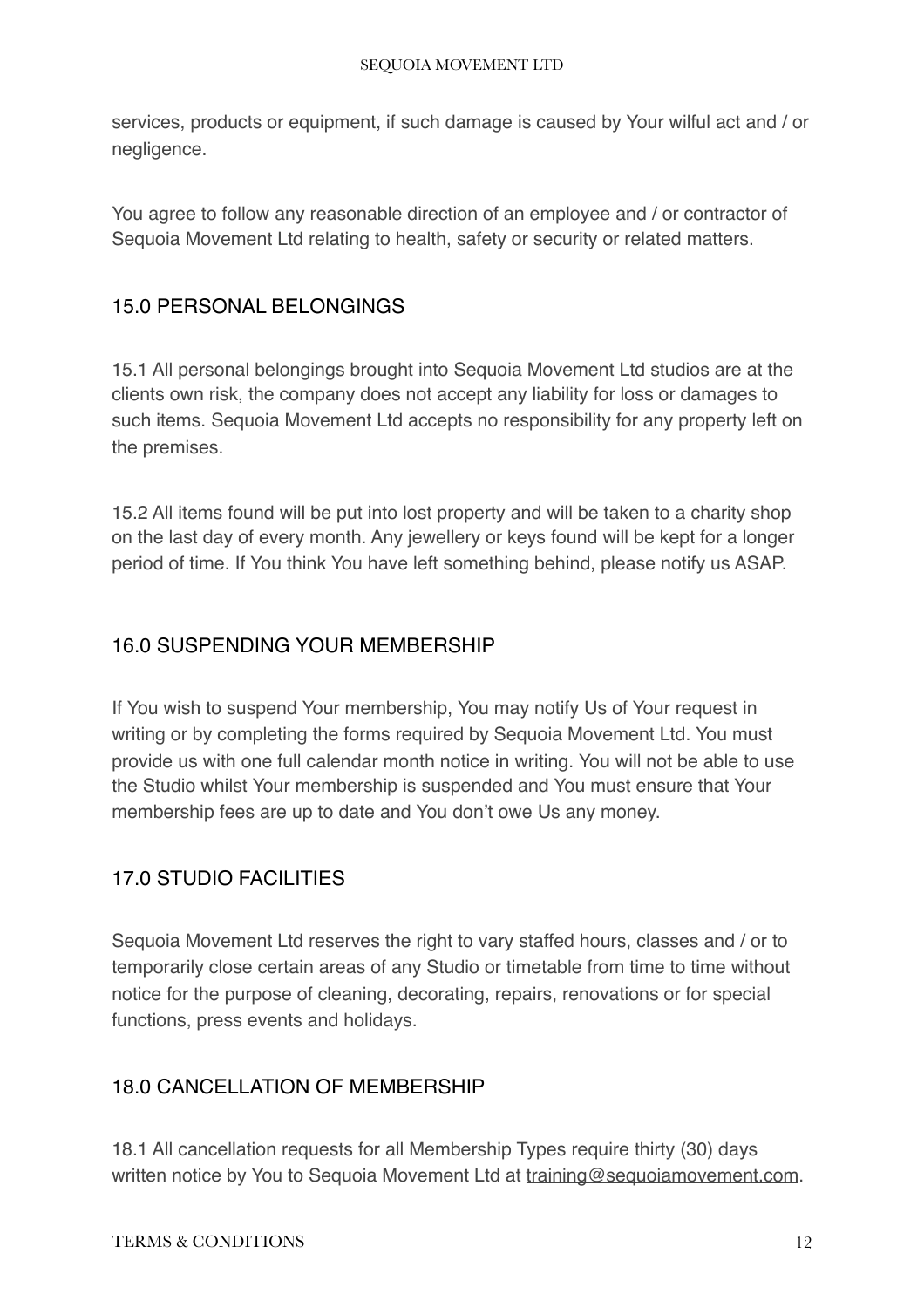18.2 All cancellation requests via phone, fax, SMS, social media or other medium will not be accepted.

18.3 All cancellation requests may be received by Us at any time. However, Sequoia Movement Ltd reserves the right to deny requests when the conditions of this clause have not been met by You.

# <span id="page-12-0"></span>19.0 CANCELLATION OF CLASSES

19.1 You can change or cancel any bookings, up to 8 hours before the start time of the class You have booked without penalty. By booking classes within 8 hours of the scheduled start time, You are not entitled to change or cancel the class.

19.2 Any booking cancelled within the 8 hours or missed classes will incur a charge. Those who book in with a single class or are a class bundle holder will lose their class.

19.3 If a class is cancelled by Sequoia Movement Ltd for any reason, we will make every effort to contact You via email or telephone to let You know. All clients will have their classes early cancelled; pay as You go or bundle holders will have the session refunded on to their account.

# <span id="page-12-1"></span>20.0 REFUNDS

All memberships and services are Non-Transferable & Non Refundable.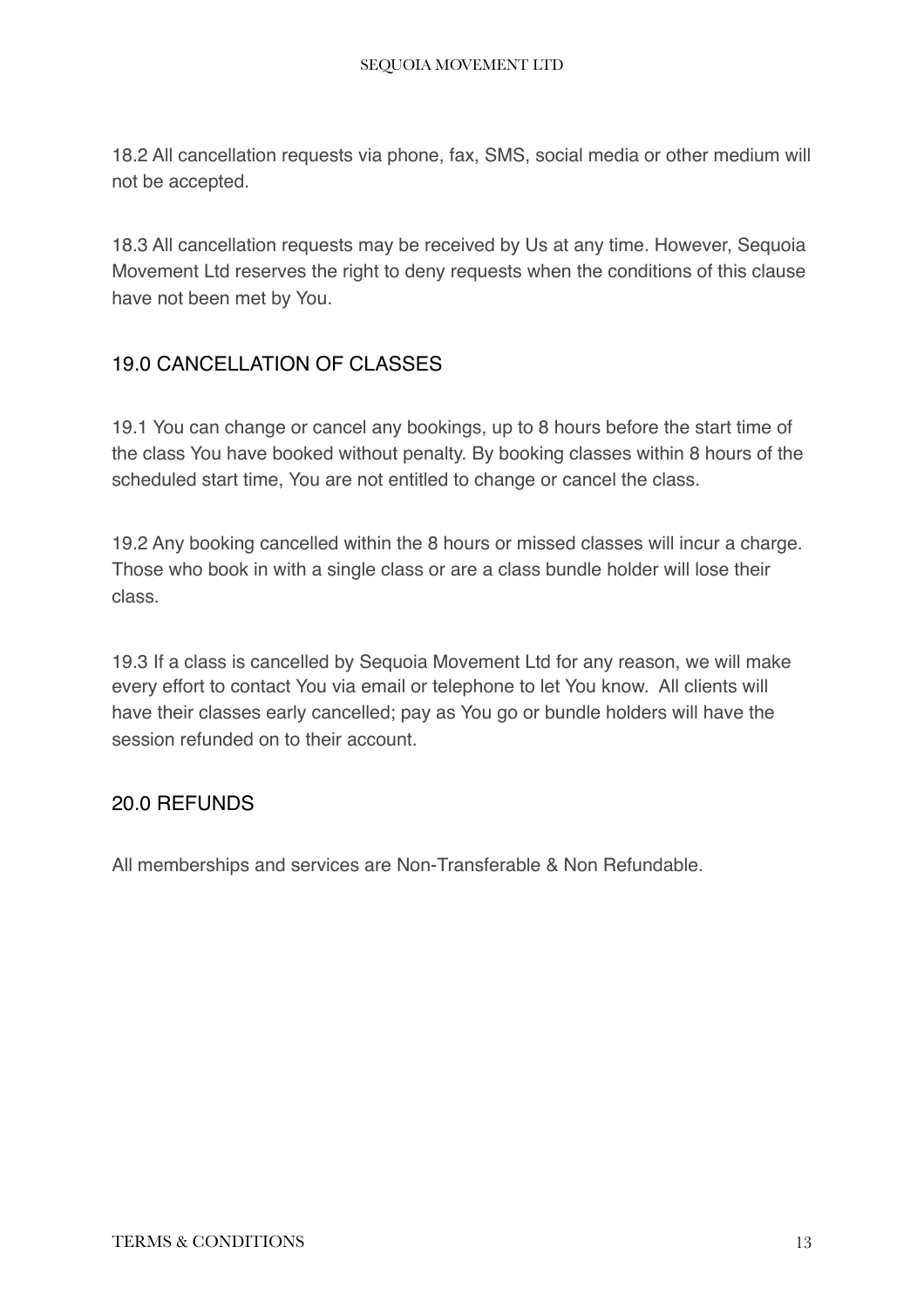# <span id="page-13-0"></span>21.0 TERMINATION OF MEMBERSHIP BY SEQUOIA MOVEMENT LTD

21.1 We may terminate Your membership immediately by emailing or writing to You at the contact addresses We have on Our records:

21.2 If You commit a serious or repeated breach of Your Sequoia Movement Ltd Contract;

21.3 If any part of Your membership fees remains unpaid 28 days after falling due;

21.4 If You provide us with details which You know to be false when submitted Your Enrolment for Membership Form and these false details may have affected Our reasonable decision to grant You membership; or service

21.5 Sequoia Movement Ltd is of the reasonable opinion that You are not suitable for continued membership.

21.6 You put the health, safety or well-being of Sequoia Movement staff or other members of Sequoia Movement Ltd or the public at risk; or

21.7 You damage Our equipment or use illegal or performance-enhancing drugs.

21.8 If We terminate Your membership for any of the above reasons, We may (without limiting any other right or remedy) recover any other reasonable costs and expenses We may incur as a result of Your breach and to collect the full amount of Your membership fees for the remainder of the then current fortnightly billing period any other arrears. Further, We will collect any membership fees and fees that are outstanding when Your membership is terminated. We may use third parties to assist in the collection of outstanding membership fees and fees and You will be liable for these costs.

# <span id="page-13-1"></span>22.0 YOUR PERSONAL INFORMATION

22.1 You accept full responsibility for updating Your personal information to Sequoia Movement Ltd for the purposes of billing, marketing and / or contact information.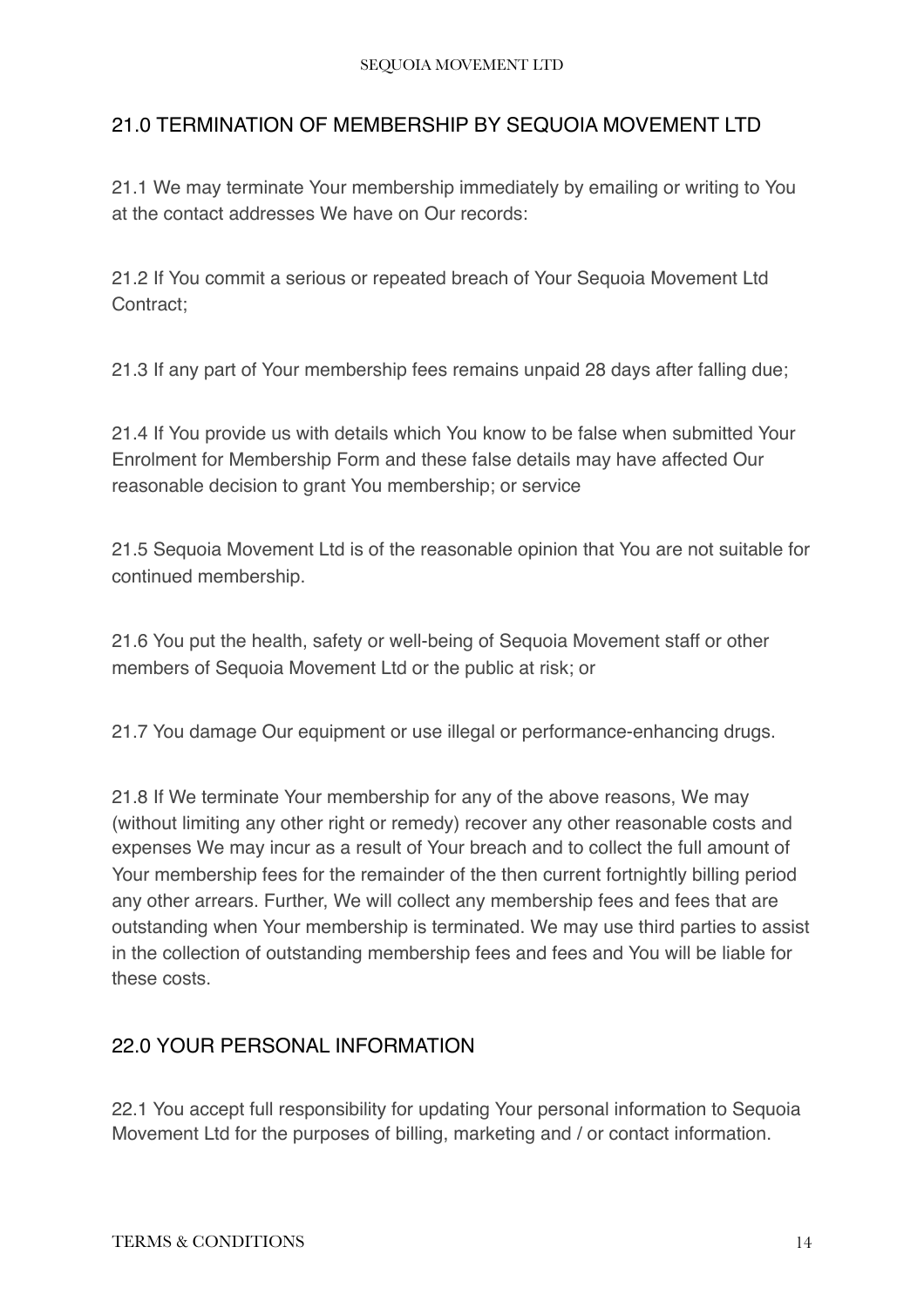22.2 You are responsible for advising Sequoia Movement Ltd of changes to Your personal information. Where Sequoia Movement Ltd is required to provide any written notification, 22.3 Sequoia Movement Ltd will send the notice to the email or home address on the Enrolment for Membership or any updated address You have provided to Us since joining.

22.4 Any notice sent by Sequoia Movement Ltd in accordance with this clause will be deemed received by You three business days from the date of dispatch.

22.5 We take the privacy of our members seriously and our Privacy Policy is available in the on our website [www.sequoiamovement.com.](http://www.sequoiamovement.com) The Privacy Policy explains the ways which we collect, use, store, protect and disclose Your personal information.

# <span id="page-14-0"></span>23.0 INTERNET ACCESS AND SOCIAL MEDIA

You are personally responsible for all content that You publish online, whether in a blog, social network or social computing site or any other form of user-generated media. If a member of staff, independent contractor or another member harasses You, please make Us and the appropriate authorities aware immediately.

Any breach or unsocial behaviour on machines or inciting hateful, racial or defamatory behaviour or materials, You may be asked to leave the Studio and Your membership may be terminated by Sequoia Movement Ltd at any time without notice.

# <span id="page-14-1"></span>24.0 CHANGES TO MEMBERSHIP TERMS

Sequoia Movement Ltd may amend the Membership and Class Terms, and will display any changes in the Studio or on the Sequoia Movement website. This includes changes to the Studios opening and closing hours, the Goods and / or Services and membership fees. Any changes will be effective immediately.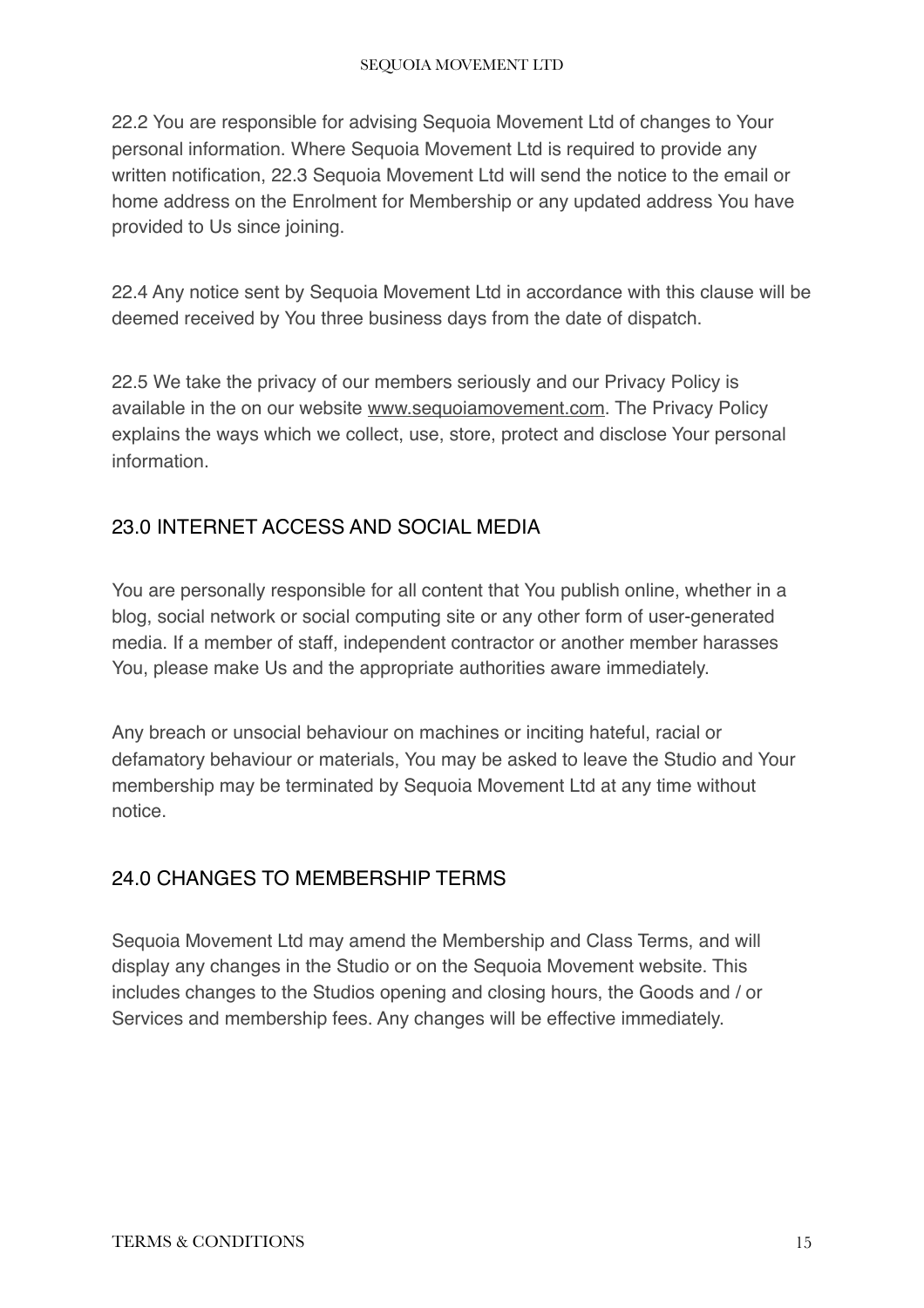# <span id="page-15-0"></span>25.0 COMPLAINTS AND FEEDBACK

If You have any concerns about the Goods and / or Services provided by Sequoia Movement Ltd or anything else in relation to Your membership, You should first raise it with the staff of Sequoia Movement Ltd.

If You are not happy with the response given, You may send a complaint to the Studio Manager.

#### <span id="page-15-1"></span>26.0 CONTRACTORS

26.1 Sequoia Movement Ltd reserves the right to use independent contractors to provide goods and / or services at our studio.

26.2 There may be other services, including personal training services, offered at the Studio by Us, contractors, licensees and others which are offered separately and / or in addition to services provided under the Membership Terms.

26.3 We are not responsible for these third-party services including fees or any associated costs, claims or refunds, unless they are provided by us.

26.4 You hereby agree not to hold us liable and You agree to indemnify us and keep us indemnified against any claims, demands, losses or damages suffered by You as a result of the negligence of a contractor or franchisee.

# <span id="page-15-2"></span>27.0 OTHER TERMS

27.1 We are not responsible if You cannot use the Studio because of an event caused by a natural force (such as fire or flood) or a road or building closure or something similar beyond our reasonable control.

27.2 The failure by Us to enforce any of Our rights at any time for any period shall not be construed as a waiver of these rights. Any failure to identify or act upon a breach of Your Sequoia Movement Contract shall not be deemed to be an affirmation by Sequoia Movement Ltd that Your behaviour is acceptable.